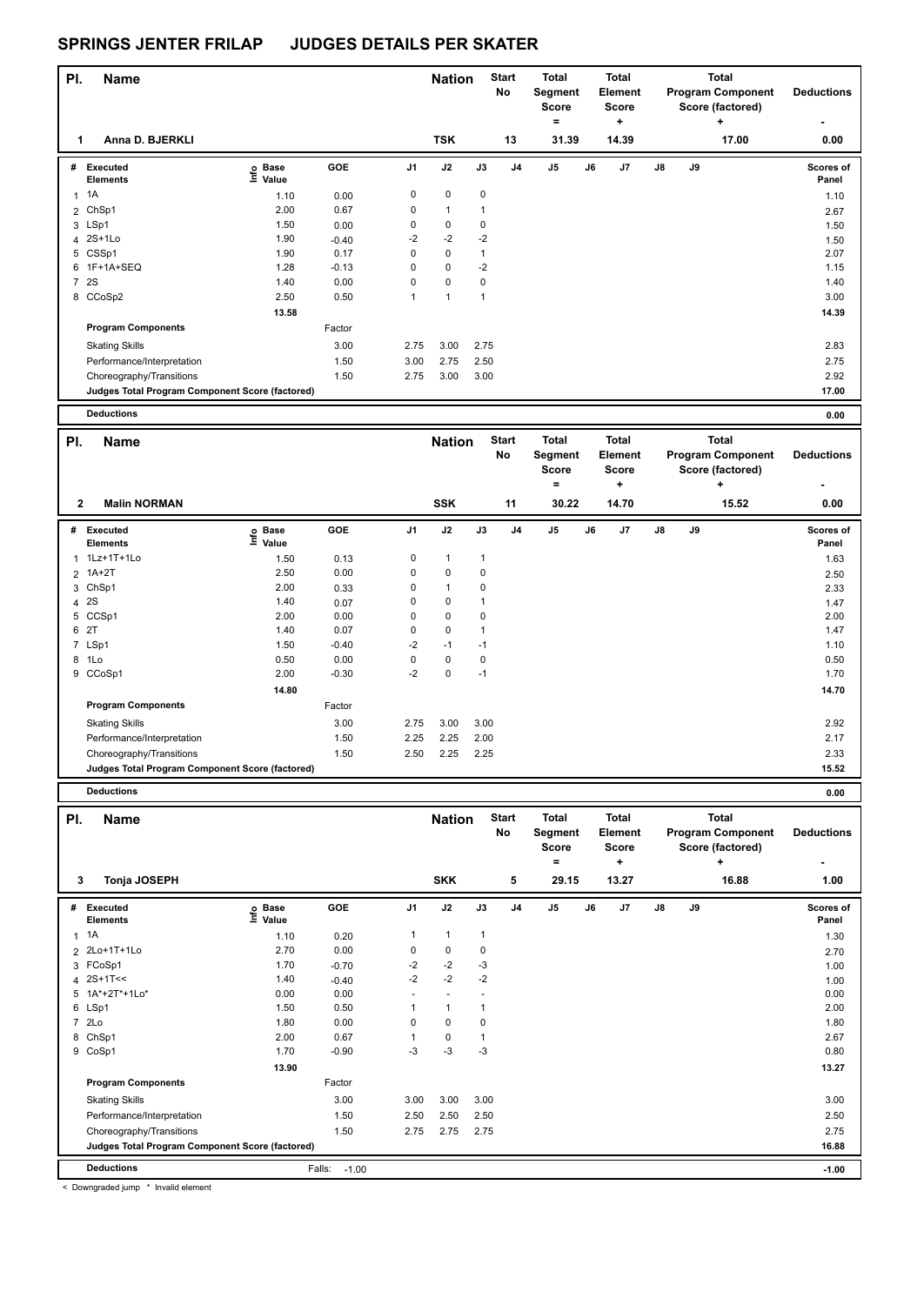| PI.            | <b>Name</b>                                     |                                  |         |                | <b>Nation</b> |              | <b>Start</b><br>No | <b>Total</b><br>Segment<br><b>Score</b><br>= |    | Total<br>Element<br><b>Score</b><br>÷ |    |    | Total<br><b>Program Component</b><br>Score (factored)<br>٠ | <b>Deductions</b><br>٠ |
|----------------|-------------------------------------------------|----------------------------------|---------|----------------|---------------|--------------|--------------------|----------------------------------------------|----|---------------------------------------|----|----|------------------------------------------------------------|------------------------|
| 4              | Andrea LAE                                      |                                  |         |                | <b>OSK</b>    |              | $\mathbf{2}$       | 28.54                                        |    | 13.79                                 |    |    | 14.75                                                      | 0.00                   |
| #              | <b>Executed</b><br><b>Elements</b>              | <b>Base</b><br>e Base<br>E Value | GOE     | J <sub>1</sub> | J2            | J3           | J <sub>4</sub>     | J <sub>5</sub>                               | J6 | J <sub>7</sub>                        | J8 | J9 |                                                            | Scores of<br>Panel     |
|                | 1 1Lz+1Lo+1Lo                                   | 1.60                             | 0.07    | 1              | $\mathbf 0$   | 0            |                    |                                              |    |                                       |    |    |                                                            | 1.67                   |
| $\overline{2}$ | $2S+1T$                                         | 1.80                             | 0.00    | 0              | $\mathbf 0$   | 0            |                    |                                              |    |                                       |    |    |                                                            | 1.80                   |
|                | $3$ 2Lo<                                        | 1.30                             | $-0.30$ | $-1$           | $-1$          | $-1$         |                    |                                              |    |                                       |    |    |                                                            | 1.00                   |
| 4              | ChSp1                                           | 2.00                             | 0.67    | 0              | $\mathbf{1}$  | $\mathbf{1}$ |                    |                                              |    |                                       |    |    |                                                            | 2.67                   |
|                | 5 LSp1                                          | 1.50                             | $-0.40$ | $-2$           | $-1$          | $-1$         |                    |                                              |    |                                       |    |    |                                                            | 1.10                   |
| 6              | 2S<                                             | 1.00                             | $-0.20$ | $-1$           | $-1$          | $-1$         |                    |                                              |    |                                       |    |    |                                                            | 0.80                   |
| $\overline{7}$ | SSp3                                            | 2.10                             | 0.33    | 1              | $\mathbf 0$   | 1            |                    |                                              |    |                                       |    |    |                                                            | 2.43                   |
|                | 8 1A+SEQ                                        | 0.88                             | $-0.33$ | $-2$           | $-2$          | $-1$         |                    |                                              |    |                                       |    |    |                                                            | 0.55                   |
|                | 9 CoSp1                                         | 1.70                             | 0.07    | 0              | $\mathbf{1}$  | $-1$         |                    |                                              |    |                                       |    |    |                                                            | 1.77                   |
|                |                                                 | 13.88                            |         |                |               |              |                    |                                              |    |                                       |    |    |                                                            | 13.79                  |
|                | <b>Program Components</b>                       |                                  | Factor  |                |               |              |                    |                                              |    |                                       |    |    |                                                            |                        |
|                | <b>Skating Skills</b>                           |                                  | 3.00    | 2.50           | 2.50          | 2.50         |                    |                                              |    |                                       |    |    |                                                            | 2.50                   |
|                | Performance/Interpretation                      |                                  | 1.50    | 2.25           | 2.25          | 2.50         |                    |                                              |    |                                       |    |    |                                                            | 2.33                   |
|                | Choreography/Transitions                        |                                  | 1.50    | 2.50           | 2.25          | 2.75         |                    |                                              |    |                                       |    |    |                                                            | 2.50                   |
|                | Judges Total Program Component Score (factored) |                                  |         |                |               |              |                    |                                              |    |                                       |    |    |                                                            | 14.75                  |
|                | <b>Deductions</b>                               |                                  |         |                |               |              |                    |                                              |    |                                       |    |    |                                                            | 0.00                   |

|                | < Downgraded jump                               |                            |                   |                |                |                |                           |                                              |    |                                              |               |    |                                                            |                        |
|----------------|-------------------------------------------------|----------------------------|-------------------|----------------|----------------|----------------|---------------------------|----------------------------------------------|----|----------------------------------------------|---------------|----|------------------------------------------------------------|------------------------|
| PI.            | <b>Name</b>                                     |                            |                   |                | <b>Nation</b>  |                | <b>Start</b><br><b>No</b> | <b>Total</b><br>Segment<br><b>Score</b><br>= |    | <b>Total</b><br>Element<br><b>Score</b><br>٠ |               |    | Total<br><b>Program Component</b><br>Score (factored)<br>÷ | <b>Deductions</b><br>٠ |
| 5              | Sara Størksen GRØVAN                            |                            |                   |                | <b>OSK</b>     |                | 19                        | 27.36                                        |    | 14.62                                        |               |    | 14.74                                                      | 2.00                   |
| #              | Executed<br><b>Elements</b>                     | <b>Base</b><br>١m<br>Value | GOE               | J <sub>1</sub> | J2             | J3             | J <sub>4</sub>            | J <sub>5</sub>                               | J6 | J7                                           | $\mathsf{J}8$ | J9 |                                                            | Scores of<br>Panel     |
| 1              | 2T                                              | 1.40                       | $-0.60$           | -3             | $-3$           | $-3$           |                           |                                              |    |                                              |               |    |                                                            | 0.80                   |
|                | 2 1A+1Lo+1Lo                                    | 2.10                       | $-0.07$           | 0              | 0              | $-1$           |                           |                                              |    |                                              |               |    |                                                            | 2.03                   |
|                | 3 LSp1                                          | 1.50                       | 0.33              | 0              | $\overline{1}$ | $\mathbf 1$    |                           |                                              |    |                                              |               |    |                                                            | 1.83                   |
| 4              | $2S+1T$                                         | 1.80                       | 0.00              | 0              | $\mathbf 0$    | 0              |                           |                                              |    |                                              |               |    |                                                            | 1.80                   |
| 5              | 2Lo                                             | 1.80                       | $-0.90$           | $-3$           | $-3$           | $-3$           |                           |                                              |    |                                              |               |    |                                                            | 0.90                   |
| 6              | CoSp1                                           | 1.70                       | $-0.50$           | $-1$           | $-2$           | $-2$           |                           |                                              |    |                                              |               |    |                                                            | 1.20                   |
| $\overline{7}$ | ChSp1                                           | 2.00                       | 0.33              | 0              | $\mathbf 0$    | $\overline{1}$ |                           |                                              |    |                                              |               |    |                                                            | 2.33                   |
| 8              | 1A                                              | 1.10                       | 0.00              | 0              | $\mathbf 0$    | $\mathbf 0$    |                           |                                              |    |                                              |               |    |                                                            | 1.10                   |
|                | 9 CSSp2                                         | 2.30                       | 0.33              | 0              | $\overline{1}$ | $\overline{1}$ |                           |                                              |    |                                              |               |    |                                                            | 2.63                   |
|                |                                                 | 15.70                      |                   |                |                |                |                           |                                              |    |                                              |               |    |                                                            | 14.62                  |
|                | <b>Program Components</b>                       |                            | Factor            |                |                |                |                           |                                              |    |                                              |               |    |                                                            |                        |
|                | <b>Skating Skills</b>                           |                            | 3.00              | 2.25           | 2.75           | 2.75           |                           |                                              |    |                                              |               |    |                                                            | 2.58                   |
|                | Performance/Interpretation                      |                            | 1.50              | 2.50           | 2.25           | 2.25           |                           |                                              |    |                                              |               |    |                                                            | 2.33                   |
|                | Choreography/Transitions                        |                            | 1.50              | 2.25           | 2.50           | 2.25           |                           |                                              |    |                                              |               |    |                                                            | 2.33                   |
|                | Judges Total Program Component Score (factored) |                            |                   |                |                |                |                           |                                              |    |                                              |               |    |                                                            | 14.74                  |
|                | <b>Deductions</b>                               |                            | Falls:<br>$-2.00$ |                |                |                |                           |                                              |    |                                              |               |    |                                                            | $-2.00$                |

| PI. | <b>Name</b>                                     |                              |         |                | <b>Nation</b>  |      | <b>Start</b><br>No | <b>Total</b><br>Segment<br><b>Score</b><br>= |    | <b>Total</b><br>Element<br><b>Score</b><br>٠ |    |    | <b>Total</b><br><b>Program Component</b><br>Score (factored)<br>٠ | <b>Deductions</b>  |
|-----|-------------------------------------------------|------------------------------|---------|----------------|----------------|------|--------------------|----------------------------------------------|----|----------------------------------------------|----|----|-------------------------------------------------------------------|--------------------|
| 6   | <b>May Berit OLSEN</b>                          |                              |         |                | <b>RKK</b>     |      | 14                 | 27.19                                        |    | 12.05                                        |    |    | 15.14                                                             | 0.00               |
| #   | <b>Executed</b><br><b>Elements</b>              | <b>Base</b><br>١nf٥<br>Value | GOE     | J <sub>1</sub> | J2             | J3   | J <sub>4</sub>     | J <sub>5</sub>                               | J6 | J7                                           | J8 | J9 |                                                                   | Scores of<br>Panel |
| 1   | 1A                                              | 1.10                         | $-0.13$ | $-1$           | 0              | $-1$ |                    |                                              |    |                                              |    |    |                                                                   | 0.97               |
|     | 2 2 S                                           | 1.40                         | 0.07    | 0              | 0              | 1    |                    |                                              |    |                                              |    |    |                                                                   | 1.47               |
|     | 3 CCoSp1                                        | 2.00                         | 0.00    | 0              | $\mathbf 0$    | 0    |                    |                                              |    |                                              |    |    |                                                                   | 2.00               |
|     | 4 SISt1                                         | 1.80                         | 0.17    | 0              | $\overline{1}$ | 0    |                    |                                              |    |                                              |    |    |                                                                   | 1.97               |
|     | 5 1F+1Lo+1Lo                                    | 1.50                         | 0.00    | 0              | $\mathbf 0$    | 0    |                    |                                              |    |                                              |    |    |                                                                   | 1.50               |
|     | 6 SSp1                                          | 1.30                         | 0.07    | 0              | $-1$           |      |                    |                                              |    |                                              |    |    |                                                                   | 1.37               |
|     | 7 1F                                            | 0.50                         | 0.00    | 0              | $\mathbf 0$    | 0    |                    |                                              |    |                                              |    |    |                                                                   | 0.50               |
|     | 8 1A+1Lo                                        | 1.60                         | $-0.13$ | 0              | $\mathbf 0$    | $-2$ |                    |                                              |    |                                              |    |    |                                                                   | 1.47               |
|     | 9 FUSp1                                         | 1.70                         | $-0.90$ | $-3$           | $-3$           | $-3$ |                    |                                              |    |                                              |    |    |                                                                   | 0.80               |
|     |                                                 | 12.90                        |         |                |                |      |                    |                                              |    |                                              |    |    |                                                                   | 12.05              |
|     | <b>Program Components</b>                       |                              | Factor  |                |                |      |                    |                                              |    |                                              |    |    |                                                                   |                    |
|     | <b>Skating Skills</b>                           |                              | 3.00    | 2.50           | 2.25           | 2.50 |                    |                                              |    |                                              |    |    |                                                                   | 2.42               |
|     | Performance/Interpretation                      |                              | 1.50    | 2.75           | 2.50           | 2.75 |                    |                                              |    |                                              |    |    |                                                                   | 2.67               |
|     | Choreography/Transitions                        |                              | 1.50    | 2.50           | 2.50           | 2.75 |                    |                                              |    |                                              |    |    |                                                                   | 2.58               |
|     | Judges Total Program Component Score (factored) |                              |         |                |                |      |                    |                                              |    |                                              |    |    |                                                                   | 15.14              |
|     | <b>Deductions</b>                               |                              |         |                |                |      |                    |                                              |    |                                              |    |    |                                                                   | 0.00               |
|     |                                                 |                              |         |                |                |      |                    |                                              |    |                                              |    |    |                                                                   |                    |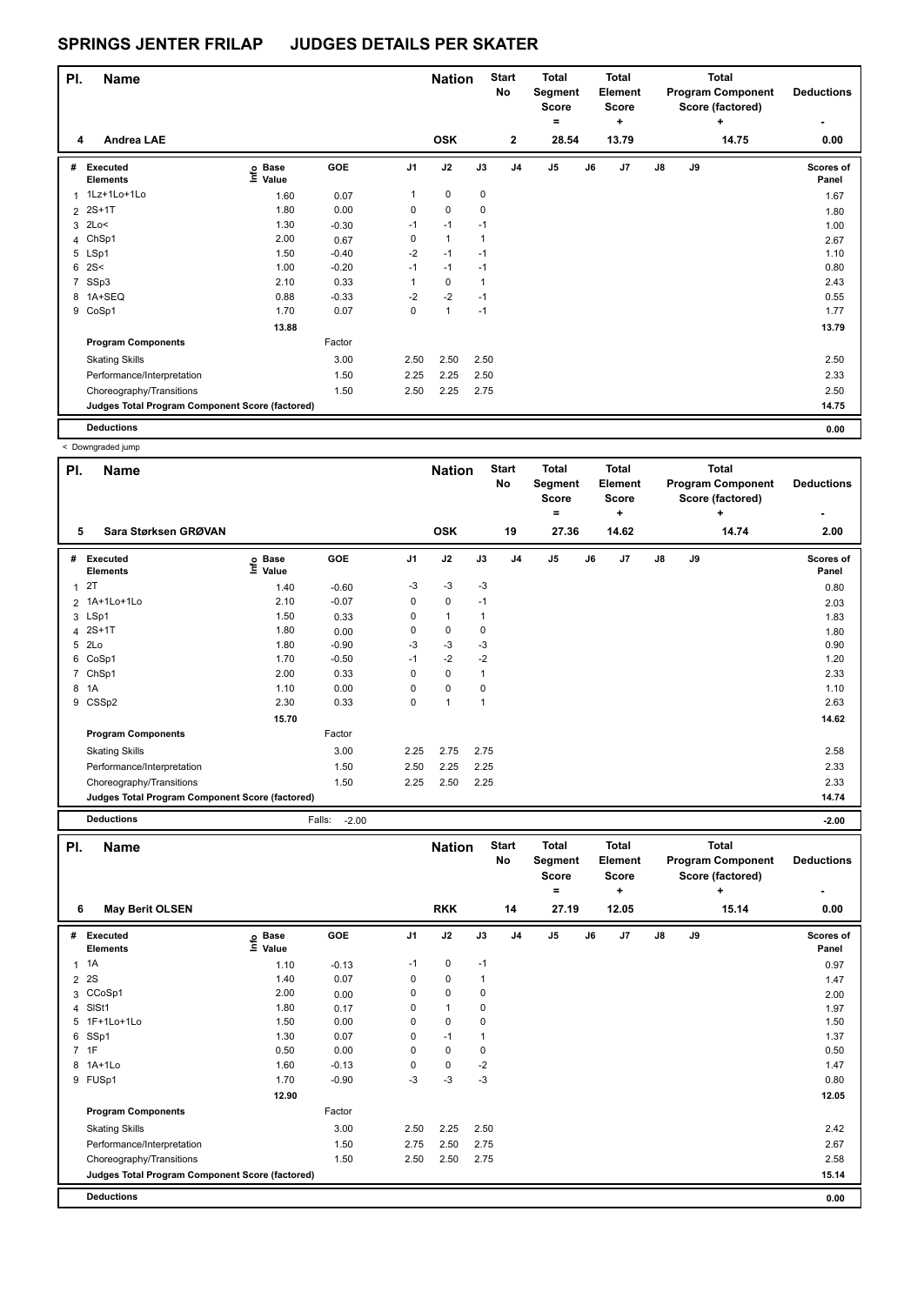| PI. | <b>Name</b>                                     |                              |                   |                | <b>Nation</b> |              | <b>Start</b><br><b>No</b> | <b>Total</b><br>Segment<br><b>Score</b><br>$=$ |    | Total<br><b>Element</b><br>Score<br>÷ |               |    | <b>Total</b><br><b>Program Component</b><br>Score (factored)<br>÷ | <b>Deductions</b>  |
|-----|-------------------------------------------------|------------------------------|-------------------|----------------|---------------|--------------|---------------------------|------------------------------------------------|----|---------------------------------------|---------------|----|-------------------------------------------------------------------|--------------------|
| 7   | <b>Marthe JOHNSRUD</b>                          |                              |                   |                | <b>TT</b>     |              | 17                        | 26.62                                          |    | 12.87                                 |               |    | 14.75                                                             | 1.00               |
| #   | <b>Executed</b><br><b>Elements</b>              | <b>Base</b><br>lnfo<br>Value | GOE               | J <sub>1</sub> | J2            | J3           | J <sub>4</sub>            | J <sub>5</sub>                                 | J6 | J <sub>7</sub>                        | $\mathsf{J}8$ | J9 |                                                                   | Scores of<br>Panel |
| 1   | $1A+1T$                                         | 1.50                         | 0.00              | 0              | $\mathbf 0$   | 0            |                           |                                                |    |                                       |               |    |                                                                   | 1.50               |
|     | $2$ 1 Lz                                        | 0.60                         | 0.00              | 0              | 0             | 0            |                           |                                                |    |                                       |               |    |                                                                   | 0.60               |
| 3   | 2S                                              | 1.40                         | $-0.60$           | $-3$           | $-3$          | $-3$         |                           |                                                |    |                                       |               |    |                                                                   | 0.80               |
|     | 4 CSSp1                                         | 1.90                         | 0.33              | 0              | $\mathbf{1}$  | $\mathbf{1}$ |                           |                                                |    |                                       |               |    |                                                                   | 2.23               |
| 5   | ChSp1                                           | 2.00                         | 0.67              | 0              | 1             | 1            |                           |                                                |    |                                       |               |    |                                                                   | 2.67               |
|     | 6 LSp1                                          | 1.50                         | $-0.90$           | $-3$           | $-3$          | $-3$         |                           |                                                |    |                                       |               |    |                                                                   | 0.60               |
|     | 7 1A                                            | 1.10                         | $-0.13$           | $-1$           | $-1$          | 0            |                           |                                                |    |                                       |               |    |                                                                   | 0.97               |
|     | 8 1F+1Lo+1Lo                                    | 1.50                         | 0.00              | 0              | $\mathbf 0$   | 0            |                           |                                                |    |                                       |               |    |                                                                   | 1.50               |
| 9   | CCoSp1                                          | 2.00                         | 0.00              | 0              | $\mathbf 0$   | 0            |                           |                                                |    |                                       |               |    |                                                                   | 2.00               |
|     |                                                 | 13.50                        |                   |                |               |              |                           |                                                |    |                                       |               |    |                                                                   | 12.87              |
|     | <b>Program Components</b>                       |                              | Factor            |                |               |              |                           |                                                |    |                                       |               |    |                                                                   |                    |
|     | <b>Skating Skills</b>                           |                              | 3.00              | 2.50           | 2.50          | 2.75         |                           |                                                |    |                                       |               |    |                                                                   | 2.58               |
|     | Performance/Interpretation                      |                              | 1.50              | 2.25           | 2.50          | 2.50         |                           |                                                |    |                                       |               |    |                                                                   | 2.42               |
|     | Choreography/Transitions                        |                              | 1.50              | 2.25           | 2.25          | 2.25         |                           |                                                |    |                                       |               |    |                                                                   | 2.25               |
|     | Judges Total Program Component Score (factored) |                              |                   |                |               |              |                           |                                                |    |                                       |               |    |                                                                   | 14.75              |
|     | <b>Deductions</b>                               |                              | Falls:<br>$-1.00$ |                |               |              |                           |                                                |    |                                       |               |    |                                                                   | $-1.00$            |

| PI. | <b>Name</b>                                     |                              |         |                | <b>Nation</b> |      | <b>Start</b><br>No | Total<br>Segment<br><b>Score</b><br>$\equiv$ |    | <b>Total</b><br>Element<br><b>Score</b><br>٠ |               |    | <b>Total</b><br><b>Program Component</b><br>Score (factored)<br>٠ | <b>Deductions</b>         |
|-----|-------------------------------------------------|------------------------------|---------|----------------|---------------|------|--------------------|----------------------------------------------|----|----------------------------------------------|---------------|----|-------------------------------------------------------------------|---------------------------|
| 8   | <b>Aina WELDE</b>                               |                              |         |                | <b>TSK</b>    |      | 18                 | 25.05                                        |    | 11.80                                        |               |    | 14.25                                                             | 1.00                      |
| #   | <b>Executed</b><br><b>Elements</b>              | <b>Base</b><br>lnfo<br>Value | GOE     | J <sub>1</sub> | J2            | J3   | J4                 | J <sub>5</sub>                               | J6 | J7                                           | $\mathsf{J}8$ | J9 |                                                                   | <b>Scores of</b><br>Panel |
| 1   | FCSp1                                           | 1.90                         | $-0.40$ | $-1$           | $-1$          | $-2$ |                    |                                              |    |                                              |               |    |                                                                   | 1.50                      |
|     | 2 1A                                            | 1.10                         | 0.00    | 0              | 0             | 0    |                    |                                              |    |                                              |               |    |                                                                   | 1.10                      |
|     | 3 1F+1Lo                                        | 1.00                         | 0.00    | 0              | 0             | 0    |                    |                                              |    |                                              |               |    |                                                                   | 1.00                      |
|     | 4 2S+1T+1T                                      | 2.20                         | 0.00    | 0              | $\mathbf 0$   | 0    |                    |                                              |    |                                              |               |    |                                                                   | 2.20                      |
|     | 5 CCoSp1                                        | 2.00                         | 0.00    | 0              | $\mathbf 0$   | 0    |                    |                                              |    |                                              |               |    |                                                                   | 2.00                      |
|     | 6 2S                                            | 1.40                         | 0.00    | 0              | $\mathbf 0$   | 0    |                    |                                              |    |                                              |               |    |                                                                   | 1.40                      |
|     | 7 2Lo                                           | 1.80                         | $-0.90$ | $-3$           | $-3$          | $-3$ |                    |                                              |    |                                              |               |    |                                                                   | 0.90                      |
| 8   | SISt1                                           | 1.80                         | $-0.10$ | 0              | $\mathbf 0$   | $-1$ |                    |                                              |    |                                              |               |    |                                                                   | 1.70                      |
|     | 9 Csp0                                          | 0.00                         | 0.00    |                |               |      |                    |                                              |    |                                              |               |    |                                                                   | 0.00                      |
|     |                                                 | 13.20                        |         |                |               |      |                    |                                              |    |                                              |               |    |                                                                   | 11.80                     |
|     | <b>Program Components</b>                       |                              | Factor  |                |               |      |                    |                                              |    |                                              |               |    |                                                                   |                           |
|     | <b>Skating Skills</b>                           |                              | 3.00    | 2.50           | 2.25          | 2.25 |                    |                                              |    |                                              |               |    |                                                                   | 2.33                      |
|     | Performance/Interpretation                      |                              | 1.50    | 2.25           | 2.50          | 2.50 |                    |                                              |    |                                              |               |    |                                                                   | 2.42                      |
|     | Choreography/Transitions                        |                              | 1.50    | 2.50           | 2.50          | 2.25 |                    |                                              |    |                                              |               |    |                                                                   | 2.42                      |
|     | Judges Total Program Component Score (factored) |                              |         |                |               |      |                    |                                              |    |                                              |               |    |                                                                   | 14.25                     |

**Deductions** Falls: -1.00 **-1.00**

| PI. | <b>Name</b>                                     |                            |         |                | <b>Nation</b>            |      | <b>Start</b><br>No | <b>Total</b><br>Segment<br><b>Score</b><br>۰ |    | <b>Total</b><br><b>Element</b><br><b>Score</b><br>٠ |               |    | <b>Total</b><br><b>Program Component</b><br>Score (factored)<br>٠ | <b>Deductions</b>         |
|-----|-------------------------------------------------|----------------------------|---------|----------------|--------------------------|------|--------------------|----------------------------------------------|----|-----------------------------------------------------|---------------|----|-------------------------------------------------------------------|---------------------------|
| 9   | <b>Mia NATHAN</b>                               |                            |         |                | <b>OSK</b>               |      | 8                  | 24.43                                        |    | 10.79                                               |               |    | 13.64                                                             | 0.00                      |
| #   | Executed<br><b>Elements</b>                     | e Base<br>E Value<br>Value | GOE     | J <sub>1</sub> | J2                       | J3   | J <sub>4</sub>     | J <sub>5</sub>                               | J6 | J7                                                  | $\mathsf{J}8$ | J9 |                                                                   | <b>Scores of</b><br>Panel |
|     | 1 1A+1Lo                                        | 1.60                       | 0.00    | 0              | $\pmb{0}$                | 0    |                    |                                              |    |                                                     |               |    |                                                                   | 1.60                      |
|     | 2 CCoSp1                                        | 2.00                       | 0.33    |                | $\mathbf{1}$             | 0    |                    |                                              |    |                                                     |               |    |                                                                   | 2.33                      |
|     | 3 1Lz+1Lo+1Lo                                   | 1.60                       | 0.00    | 0              | $\mathbf 0$              | 0    |                    |                                              |    |                                                     |               |    |                                                                   | 1.60                      |
|     | 4 $2S<$                                         | 1.00                       | $-0.27$ | $-1$           | $-1$                     | $-2$ |                    |                                              |    |                                                     |               |    |                                                                   | 0.73                      |
|     | 5 ChSp0                                         | 0.00                       | 0.00    | ٠              | $\overline{\phantom{a}}$ |      |                    |                                              |    |                                                     |               |    |                                                                   | 0.00                      |
|     | 6 LSp1                                          | 1.50                       | $-0.10$ | 0              | $\mathbf 0$              | $-1$ |                    |                                              |    |                                                     |               |    |                                                                   | 1.40                      |
|     | 7 1F                                            | 0.50                       | 0.00    | 0              | $\mathbf 0$              | 0    |                    |                                              |    |                                                     |               |    |                                                                   | 0.50                      |
|     | 8 1A                                            | 1.10                       | $-0.07$ | $-1$           | 0                        | 0    |                    |                                              |    |                                                     |               |    |                                                                   | 1.03                      |
|     | 9 CSSp1                                         | 1.90                       | $-0.30$ | $-1$           | $-1$                     | $-1$ |                    |                                              |    |                                                     |               |    |                                                                   | 1.60                      |
|     |                                                 | 11.20                      |         |                |                          |      |                    |                                              |    |                                                     |               |    |                                                                   | 10.79                     |
|     | <b>Program Components</b>                       |                            | Factor  |                |                          |      |                    |                                              |    |                                                     |               |    |                                                                   |                           |
|     | <b>Skating Skills</b>                           |                            | 3.00    | 2.50           | 2.50                     | 2.25 |                    |                                              |    |                                                     |               |    |                                                                   | 2.42                      |
|     | Performance/Interpretation                      |                            | 1.50    | 2.50           | 2.00                     | 1.75 |                    |                                              |    |                                                     |               |    |                                                                   | 2.08                      |
|     | Choreography/Transitions                        |                            | 1.50    | 2.25           | 2.25                     | 2.00 |                    |                                              |    |                                                     |               |    |                                                                   | 2.17                      |
|     | Judges Total Program Component Score (factored) |                            |         |                |                          |      |                    |                                              |    |                                                     |               |    |                                                                   | 13.64                     |
|     | <b>Deductions</b>                               |                            |         |                |                          |      |                    |                                              |    |                                                     |               |    |                                                                   | 0.00                      |

< Downgraded jump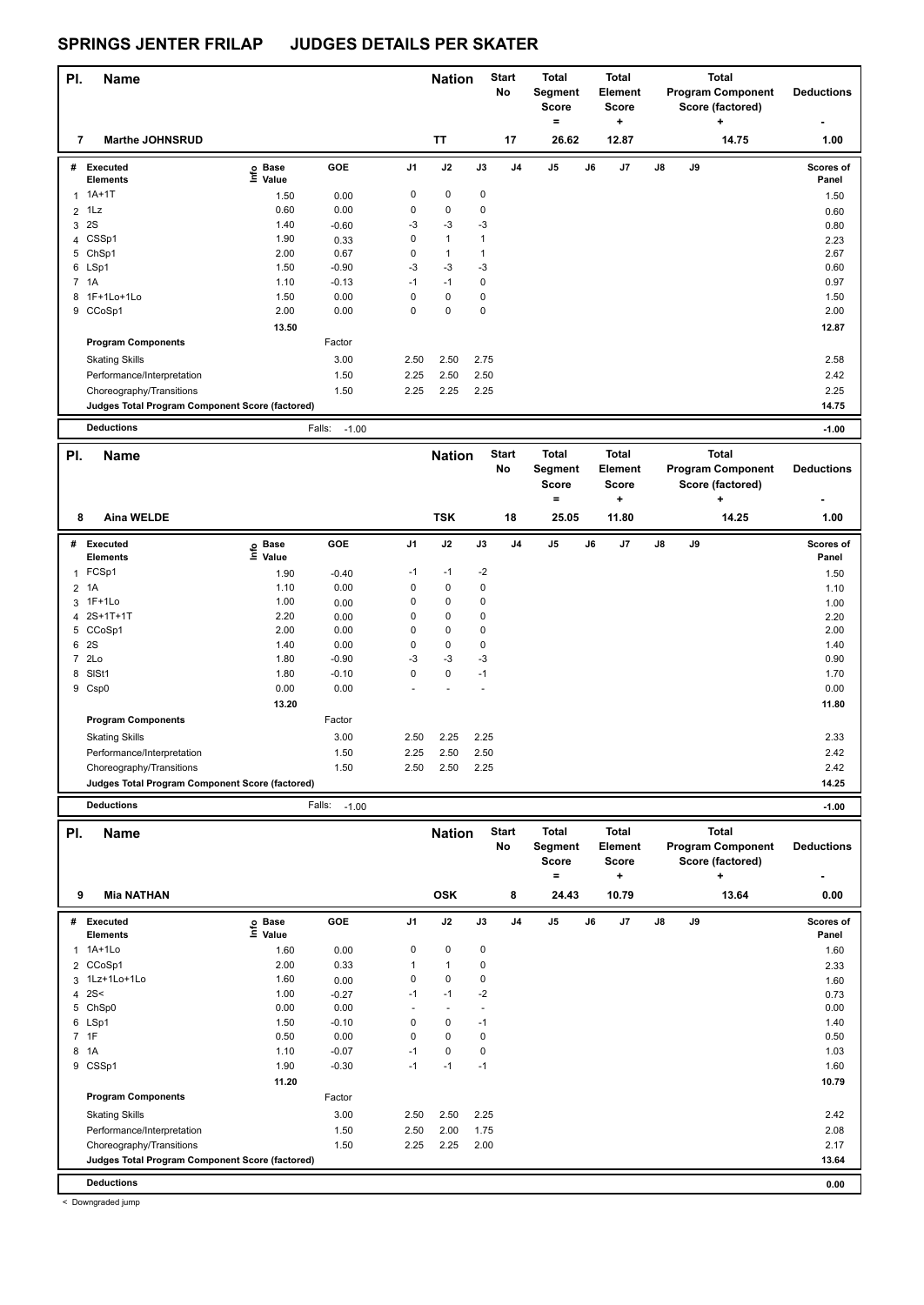| PI.          | <b>Name</b>                                     |                              |                   |                | <b>Nation</b>            |             | <b>Start</b><br>No | <b>Total</b><br>Segment<br><b>Score</b><br>۰ |    | Total<br><b>Element</b><br><b>Score</b><br>٠ |               |    | <b>Total</b><br><b>Program Component</b><br>Score (factored)<br>÷ | <b>Deductions</b>         |
|--------------|-------------------------------------------------|------------------------------|-------------------|----------------|--------------------------|-------------|--------------------|----------------------------------------------|----|----------------------------------------------|---------------|----|-------------------------------------------------------------------|---------------------------|
| 10           | <b>Stine STÅLEN</b>                             |                              |                   |                | <b>TSK</b>               |             | 7                  | 23.88                                        |    | 9.26                                         |               |    | 15.62                                                             | 1.00                      |
| #            | <b>Executed</b><br><b>Elements</b>              | <b>Base</b><br>lnfo<br>Value | GOE               | J <sub>1</sub> | J2                       | J3          | J <sub>4</sub>     | J5                                           | J6 | J <sub>7</sub>                               | $\mathsf{J}8$ | J9 |                                                                   | <b>Scores of</b><br>Panel |
| $\mathbf{1}$ | SSp1                                            | 1.30                         | 0.83              | 1              | $\overline{2}$           | 2           |                    |                                              |    |                                              |               |    |                                                                   | 2.13                      |
|              | 2 1A+1Lo                                        | 1.60                         | 0.00              | 0              | $\mathbf 0$              | 0           |                    |                                              |    |                                              |               |    |                                                                   | 1.60                      |
|              | 3 ChSp0                                         | 0.00                         | 0.00              |                | $\overline{\phantom{a}}$ |             |                    |                                              |    |                                              |               |    |                                                                   | 0.00                      |
| 4            | 2S                                              | 1.40                         | $-0.47$           | $-3$           | $-2$                     | $-2$        |                    |                                              |    |                                              |               |    |                                                                   | 0.93                      |
| 5            | 1Lo                                             | 0.50                         | 0.00              | 0              | $\mathbf 0$              | 0           |                    |                                              |    |                                              |               |    |                                                                   | 0.50                      |
| 6            | FCSp1                                           | 1.90                         | $-0.50$           | $-1$           | $-2$                     | $-2$        |                    |                                              |    |                                              |               |    |                                                                   | 1.40                      |
|              | 7 1A                                            | 1.10                         | $-0.60$           | $-3$           | $-3$                     | $-3$        |                    |                                              |    |                                              |               |    |                                                                   | 0.50                      |
| 8            | 1F                                              | 0.50                         | 0.00              | 0              | $\mathbf 0$              | $\mathbf 0$ |                    |                                              |    |                                              |               |    |                                                                   | 0.50                      |
| 9            | CoSp1                                           | 1.70                         | 0.00              | 0              | $\mathbf 0$              | $\mathbf 0$ |                    |                                              |    |                                              |               |    |                                                                   | 1.70                      |
|              |                                                 | 10.00                        |                   |                |                          |             |                    |                                              |    |                                              |               |    |                                                                   | 9.26                      |
|              | <b>Program Components</b>                       |                              | Factor            |                |                          |             |                    |                                              |    |                                              |               |    |                                                                   |                           |
|              | <b>Skating Skills</b>                           |                              | 3.00              | 2.50           | 2.50                     | 2.50        |                    |                                              |    |                                              |               |    |                                                                   | 2.50                      |
|              | Performance/Interpretation                      |                              | 1.50              | 2.50           | 2.75                     | 2.50        |                    |                                              |    |                                              |               |    |                                                                   | 2.58                      |
|              | Choreography/Transitions                        |                              | 1.50              | 2.75           | 3.00                     | 2.75        |                    |                                              |    |                                              |               |    |                                                                   | 2.83                      |
|              | Judges Total Program Component Score (factored) |                              |                   |                |                          |             |                    |                                              |    |                                              |               |    |                                                                   | 15.62                     |
|              | <b>Deductions</b>                               |                              | Falls:<br>$-1.00$ |                |                          |             |                    |                                              |    |                                              |               |    |                                                                   | $-1.00$                   |

| PI. | <b>Name</b>                                     |                              |         |                | <b>Nation</b>            |              | <b>Start</b><br>No | Total<br>Segment<br><b>Score</b> |    | Total<br>Element<br><b>Score</b> |               |    | Total<br><b>Program Component</b><br>Score (factored) | <b>Deductions</b>  |
|-----|-------------------------------------------------|------------------------------|---------|----------------|--------------------------|--------------|--------------------|----------------------------------|----|----------------------------------|---------------|----|-------------------------------------------------------|--------------------|
| 11  | <b>Kristine STAVA</b>                           |                              |         |                | <b>BSK</b>               |              | 12                 | $\equiv$<br>23.28                |    | ٠<br>9.79                        |               |    | $\ddot{}$<br>13.49                                    | ٠<br>0.00          |
|     |                                                 |                              |         |                |                          |              |                    |                                  |    |                                  |               |    |                                                       |                    |
| #   | <b>Executed</b><br><b>Elements</b>              | <b>Base</b><br>١nfo<br>Value | GOE     | J <sub>1</sub> | J2                       | J3           | J <sub>4</sub>     | J <sub>5</sub>                   | J6 | J <sub>7</sub>                   | $\mathsf{J}8$ | J9 |                                                       | Scores of<br>Panel |
|     | 1 1Lz+1A+SEQ                                    | 1.36                         | 0.00    | 0              | 0                        | 0            |                    |                                  |    |                                  |               |    |                                                       | 1.36               |
|     | 2 2S+1T<<                                       | 1.40                         | $-0.40$ | $-2$           | $-2$                     | $-2$         |                    |                                  |    |                                  |               |    |                                                       | 1.00               |
|     | 3 FCSp1                                         | 1.90                         | $-0.30$ | $-1$           | $-1$                     | $-1$         |                    |                                  |    |                                  |               |    |                                                       | 1.60               |
|     | 4 ChSp1                                         | 2.00                         | $-0.50$ | $-1$           | $-1$                     | $-1$         |                    |                                  |    |                                  |               |    |                                                       | 1.50               |
| 5   | 1F*+1Lo*+1Lo*                                   | 0.00                         | 0.00    |                | $\overline{\phantom{a}}$ |              |                    |                                  |    |                                  |               |    |                                                       | 0.00               |
| 6   | CCoSp1                                          | 2.00                         | 0.33    | 1              | $\mathbf 0$              | $\mathbf{1}$ |                    |                                  |    |                                  |               |    |                                                       | 2.33               |
|     | $7$ 1A $\leq$                                   | 0.00                         | 0.00    |                |                          |              |                    |                                  |    |                                  |               |    |                                                       | 0.00               |
| 8   | 1F                                              | 0.50                         | 0.00    | 0              | 0                        | $\mathbf 0$  |                    |                                  |    |                                  |               |    |                                                       | 0.50               |
|     | 9 LSp1                                          | 1.50                         | 0.00    | 0              | $\mathbf 0$              | $\mathbf 0$  |                    |                                  |    |                                  |               |    |                                                       | 1.50               |
|     |                                                 | 10.66                        |         |                |                          |              |                    |                                  |    |                                  |               |    |                                                       | 9.79               |
|     | <b>Program Components</b>                       |                              | Factor  |                |                          |              |                    |                                  |    |                                  |               |    |                                                       |                    |
|     | <b>Skating Skills</b>                           |                              | 3.00    | 2.50           | 2.25                     | 2.25         |                    |                                  |    |                                  |               |    |                                                       | 2.33               |
|     | Performance/Interpretation                      |                              | 1.50    | 2.25           | 2.00                     | 1.75         |                    |                                  |    |                                  |               |    |                                                       | 2.00               |
|     | Choreography/Transitions                        |                              | 1.50    | 2.50           | 2.25                     | 2.25         |                    |                                  |    |                                  |               |    |                                                       | 2.33               |
|     | Judges Total Program Component Score (factored) |                              |         |                |                          |              |                    |                                  |    |                                  |               |    |                                                       | 13.49              |
|     | <b>Deductions</b>                               |                              |         |                |                          |              |                    |                                  |    |                                  |               |    |                                                       | 0.00               |

< Downgraded jump \* Invalid element

| PI.            | <b>Name</b>                                     |   |                                  |            |                          | <b>Nation</b>            |      | <b>Start</b><br><b>No</b> | <b>Total</b><br>Segment<br><b>Score</b><br>۰ |    | <b>Total</b><br>Element<br><b>Score</b><br>٠ |               |    | <b>Total</b><br><b>Program Component</b><br>Score (factored)<br>÷ | <b>Deductions</b>  |
|----------------|-------------------------------------------------|---|----------------------------------|------------|--------------------------|--------------------------|------|---------------------------|----------------------------------------------|----|----------------------------------------------|---------------|----|-------------------------------------------------------------------|--------------------|
| 12             | <b>Guro HEM</b>                                 |   |                                  |            |                          | <b>TT</b>                |      | 4                         | 20.86                                        |    | 8.99                                         |               |    | 11.87                                                             | 0.00               |
| #              | Executed<br><b>Elements</b>                     |   | <b>Base</b><br>e Base<br>E Value | <b>GOE</b> | J <sub>1</sub>           | J2                       | J3   | J <sub>4</sub>            | J <sub>5</sub>                               | J6 | J7                                           | $\mathsf{J}8$ | J9 |                                                                   | Scores of<br>Panel |
| $\mathbf{1}$   | 1F+1Lo+1T                                       |   | 1.40                             | 0.00       | 0                        | 0                        | 0    |                           |                                              |    |                                              |               |    |                                                                   | 1.40               |
| $\overline{2}$ | 1A                                              |   | 1.10                             | $-0.40$    | $-2$                     | $-2$                     | $-2$ |                           |                                              |    |                                              |               |    |                                                                   | 0.70               |
| 3              | CCoSp1                                          |   | 2.00                             | 0.00       | 0                        | $\mathbf 0$              | 0    |                           |                                              |    |                                              |               |    |                                                                   | 2.00               |
| $\overline{4}$ | 1Lo                                             |   | 0.50                             | 0.00       | 0                        | $\mathbf 0$              | 0    |                           |                                              |    |                                              |               |    |                                                                   | 0.50               |
| 5              | 1F                                              |   | 0.50                             | 0.00       | 0                        | 0                        | 0    |                           |                                              |    |                                              |               |    |                                                                   | 0.50               |
| 6              | ChSp0                                           |   | 0.00                             | 0.00       | $\overline{\phantom{0}}$ | $\overline{\phantom{a}}$ | -    |                           |                                              |    |                                              |               |    |                                                                   | 0.00               |
|                | 7 1Lz+1A+SEQ                                    | e | 1.36                             | $-0.47$    | $-2$                     | $-2$                     | $-3$ |                           |                                              |    |                                              |               |    |                                                                   | 0.89               |
|                | 8 LSp1                                          |   | 1.50                             | $-0.30$    | $-1$                     | $-1$                     | $-1$ |                           |                                              |    |                                              |               |    |                                                                   | 1.20               |
|                | 9 CSSp1                                         |   | 1.90                             | $-0.10$    | 0                        | $\mathbf 0$              | $-1$ |                           |                                              |    |                                              |               |    |                                                                   | 1.80               |
|                |                                                 |   | 10.26                            |            |                          |                          |      |                           |                                              |    |                                              |               |    |                                                                   | 8.99               |
|                | <b>Program Components</b>                       |   |                                  | Factor     |                          |                          |      |                           |                                              |    |                                              |               |    |                                                                   |                    |
|                | <b>Skating Skills</b>                           |   |                                  | 3.00       | 1.75                     | 2.00                     | 2.50 |                           |                                              |    |                                              |               |    |                                                                   | 2.08               |
|                | Performance/Interpretation                      |   |                                  | 1.50       | 1.50                     | 2.25                     | 2.00 |                           |                                              |    |                                              |               |    |                                                                   | 1.92               |
|                | Choreography/Transitions                        |   |                                  | 1.50       | 1.75                     | 2.00                     | 1.75 |                           |                                              |    |                                              |               |    |                                                                   | 1.83               |
|                | Judges Total Program Component Score (factored) |   |                                  |            |                          |                          |      |                           |                                              |    |                                              |               |    |                                                                   | 11.87              |
|                | <b>Deductions</b>                               |   |                                  |            |                          |                          |      |                           |                                              |    |                                              |               |    |                                                                   | 0.00               |

e Jump take off with wrong edge (long)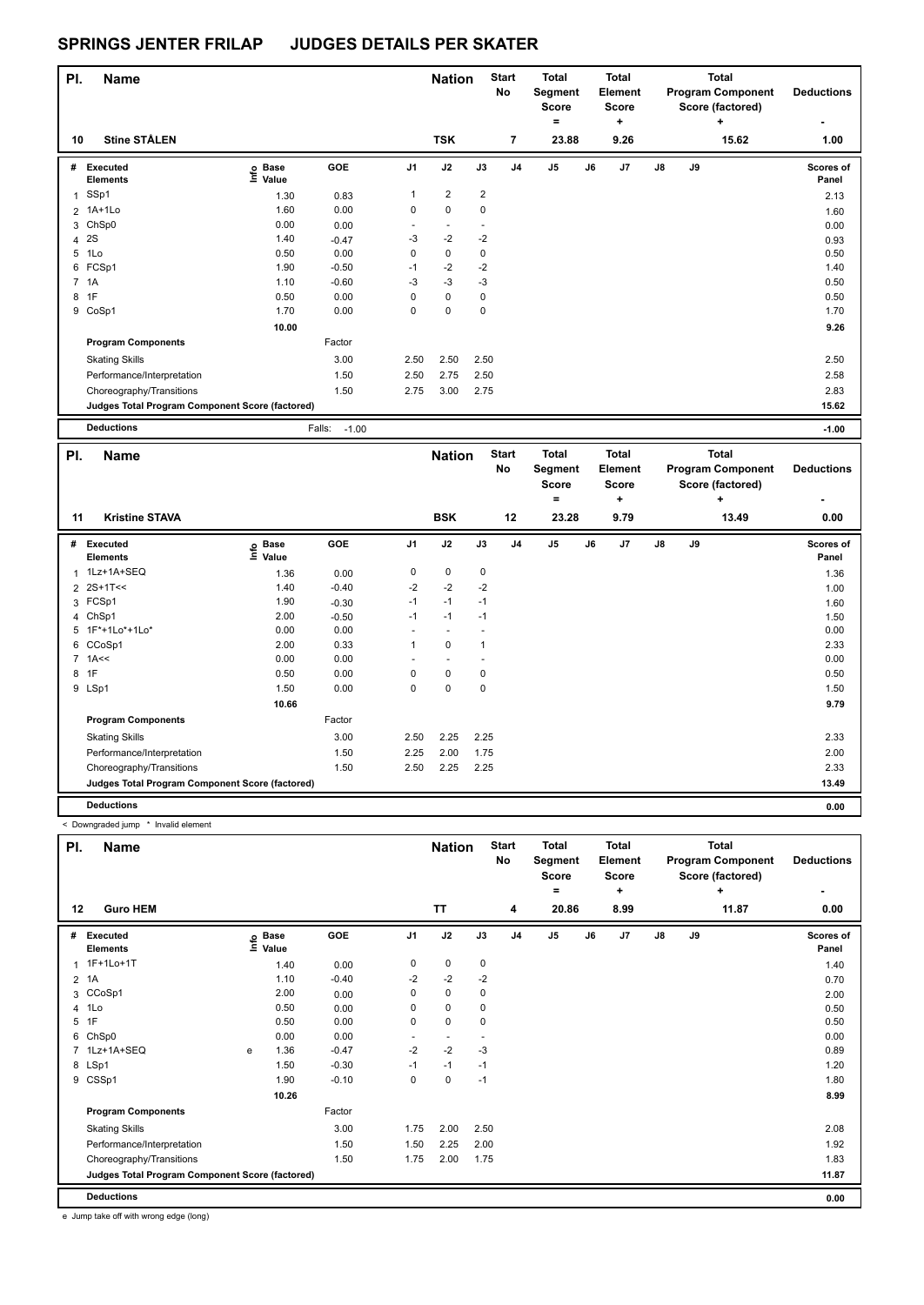| PI.            | <b>Name</b>                                     |                              |                   |                | <b>Nation</b>            |      | <b>Start</b><br>No | <b>Total</b><br>Segment<br><b>Score</b><br>۰ |    | <b>Total</b><br>Element<br><b>Score</b><br>٠ |               |    | <b>Total</b><br><b>Program Component</b><br>Score (factored)<br>٠ | <b>Deductions</b>         |
|----------------|-------------------------------------------------|------------------------------|-------------------|----------------|--------------------------|------|--------------------|----------------------------------------------|----|----------------------------------------------|---------------|----|-------------------------------------------------------------------|---------------------------|
| 13             | <b>Stine ABRAHAMSON</b>                         |                              |                   |                | <b>SSK</b>               |      | 1                  | 19.49                                        |    | 8.60                                         |               |    | 11.89                                                             | 1.00                      |
| #              | <b>Executed</b><br><b>Elements</b>              | <b>Base</b><br>lnfo<br>Value | GOE               | J <sub>1</sub> | J2                       | J3   | J <sub>4</sub>     | J <sub>5</sub>                               | J6 | J <sub>7</sub>                               | $\mathsf{J}8$ | J9 |                                                                   | <b>Scores of</b><br>Panel |
|                | 1 1Lz+1T+1Lo                                    | 1.50                         | 0.00              | 0              | 0                        | 0    |                    |                                              |    |                                              |               |    |                                                                   | 1.50                      |
|                | 2 <sup>1</sup> S                                | 0.40                         | 0.00              | 0              | $\pmb{0}$                | 0    |                    |                                              |    |                                              |               |    |                                                                   | 0.40                      |
|                | 3 ssp0                                          | 0.00                         | 0.00              |                | $\overline{\phantom{a}}$ |      |                    |                                              |    |                                              |               |    |                                                                   | 0.00                      |
| $\overline{4}$ | 1F                                              | 0.50                         | 0.00              | 0              | $\mathbf 0$              | 0    |                    |                                              |    |                                              |               |    |                                                                   | 0.50                      |
| 5              | ChSp1                                           | 2.00                         | 0.00              | 0              | 0                        | 0    |                    |                                              |    |                                              |               |    |                                                                   | 2.00                      |
| 6              | 1A                                              | 1.10                         | $-0.60$           | $-3$           | $-3$                     | $-3$ |                    |                                              |    |                                              |               |    |                                                                   | 0.50                      |
|                | 7 LSp1                                          | 1.50                         | $-0.30$           | $-1$           | $-1$                     | $-1$ |                    |                                              |    |                                              |               |    |                                                                   | 1.20                      |
|                | 8 1F+1Lo                                        | 1.00                         | 0.00              | 0              | $\mathbf 0$              | 0    |                    |                                              |    |                                              |               |    |                                                                   | 1.00                      |
| 9              | CoSp1                                           | 1.70                         | $-0.20$           | 0              | $-1$                     | $-1$ |                    |                                              |    |                                              |               |    |                                                                   | 1.50                      |
|                |                                                 | 9.70                         |                   |                |                          |      |                    |                                              |    |                                              |               |    |                                                                   | 8.60                      |
|                | <b>Program Components</b>                       |                              | Factor            |                |                          |      |                    |                                              |    |                                              |               |    |                                                                   |                           |
|                | <b>Skating Skills</b>                           |                              | 3.00              | 2.25           | 2.25                     | 2.25 |                    |                                              |    |                                              |               |    |                                                                   | 2.25                      |
|                | Performance/Interpretation                      |                              | 1.50              | 2.00           | 1.75                     | 1.50 |                    |                                              |    |                                              |               |    |                                                                   | 1.75                      |
|                | Choreography/Transitions                        |                              | 1.50              | 1.75           | 1.75                     | 1.50 |                    |                                              |    |                                              |               |    |                                                                   | 1.67                      |
|                | Judges Total Program Component Score (factored) |                              |                   |                |                          |      |                    |                                              |    |                                              |               |    |                                                                   | 11.89                     |
|                | <b>Deductions</b>                               |                              | Falls:<br>$-1.00$ |                |                          |      |                    |                                              |    |                                              |               |    |                                                                   | $-1.00$                   |

| PI.<br><b>Name</b> |                                                 |                                  |            |                | <b>Nation</b> |             | <b>Start</b><br>No | <b>Total</b><br>Segment<br><b>Score</b> |    | <b>Total</b><br>Element<br>Score | Total<br><b>Program Component</b><br>Score (factored)<br>٠ |    |       | <b>Deductions</b>  |
|--------------------|-------------------------------------------------|----------------------------------|------------|----------------|---------------|-------------|--------------------|-----------------------------------------|----|----------------------------------|------------------------------------------------------------|----|-------|--------------------|
| 14                 | <b>Katrine ASKELAND</b>                         |                                  |            |                | <b>RKK</b>    |             | 3                  | ۰<br>19.24                              |    | ٠<br>8.10                        |                                                            |    | 11.14 | 0.00               |
| #                  | Executed<br><b>Elements</b>                     | <b>Base</b><br>e Base<br>⊆ Value | <b>GOE</b> | J <sub>1</sub> | J2            | J3          | J <sub>4</sub>     | J5                                      | J6 | J <sub>7</sub>                   | $\mathsf{J}8$                                              | J9 |       | Scores of<br>Panel |
| $\mathbf{1}$       | 1A                                              | 1.10                             | $-0.27$    | $-2$           | $-1$          | $-1$        |                    |                                         |    |                                  |                                                            |    |       | 0.83               |
|                    | 2 1F+1Lo<+1Lo<<                                 | 0.90                             | $-0.30$    | $-3$           | $-3$          | -3          |                    |                                         |    |                                  |                                                            |    |       | 0.60               |
|                    | 3 FSSp1                                         | 2.00                             | $-0.60$    | $-2$           | $-2$          | $-2$        |                    |                                         |    |                                  |                                                            |    |       | 1.40               |
|                    | 4 1Lo                                           | 0.50                             | 0.00       | 0              | $\mathbf 0$   | 0           |                    |                                         |    |                                  |                                                            |    |       | 0.50               |
| 5                  | ChSp1                                           | 2.00                             | $-0.50$    | $-1$           | $-1$          | $-1$        |                    |                                         |    |                                  |                                                            |    |       | 1.50               |
|                    | 6 1Lo+1Lo                                       | 1.00                             | $-0.03$    | 0              | $-1$          | $\mathbf 0$ |                    |                                         |    |                                  |                                                            |    |       | 0.97               |
|                    | $7$ 1 Lz                                        | 0.60                             | 0.00       | 0              | $\mathbf 0$   | 0           |                    |                                         |    |                                  |                                                            |    |       | 0.60               |
|                    | 8 CoSp1                                         | 1.70                             | $-0.30$    | $-2$           | $\mathbf 0$   | $-1$        |                    |                                         |    |                                  |                                                            |    |       | 1.40               |
|                    | 9 USp1                                          | 1.20                             | $-0.90$    | $-3$           | $-3$          | $-3$        |                    |                                         |    |                                  |                                                            |    |       | 0.30               |
|                    |                                                 | 11.00                            |            |                |               |             |                    |                                         |    |                                  |                                                            |    |       | 8.10               |
|                    | <b>Program Components</b>                       |                                  | Factor     |                |               |             |                    |                                         |    |                                  |                                                            |    |       |                    |
|                    | <b>Skating Skills</b>                           |                                  | 3.00       | 1.75           | 2.00          | 2.25        |                    |                                         |    |                                  |                                                            |    |       | 2.00               |
|                    | Performance/Interpretation                      |                                  | 1.50       | 1.25           | 2.00          | 2.00        |                    |                                         |    |                                  |                                                            |    |       | 1.75               |
|                    | Choreography/Transitions                        |                                  | 1.50       | 1.50           | 1.75          | 1.75        |                    |                                         |    |                                  |                                                            |    |       | 1.67               |
|                    | Judges Total Program Component Score (factored) |                                  |            |                |               |             |                    |                                         |    |                                  |                                                            |    |       | 11.14              |
|                    | <b>Deductions</b>                               |                                  |            |                |               |             |                    |                                         |    |                                  |                                                            |    |       | 0.00               |

< Downgraded jump

| PI.            | <b>Name</b>                                     |                   |                   |                | <b>Nation</b> |              | <b>Start</b><br>No | <b>Total</b><br>Segment<br><b>Score</b><br>Ξ. |    | <b>Total</b><br>Element<br><b>Score</b><br>÷ |               |    | <b>Total</b><br><b>Program Component</b><br>Score (factored)<br>÷ | <b>Deductions</b>  |
|----------------|-------------------------------------------------|-------------------|-------------------|----------------|---------------|--------------|--------------------|-----------------------------------------------|----|----------------------------------------------|---------------|----|-------------------------------------------------------------------|--------------------|
| 15             | Kaja MIKKELSEN                                  |                   |                   |                | <b>RKK</b>    |              | 6                  | 19.18                                         |    | 8.80                                         |               |    | 11.38                                                             | 1.00               |
| #              | <b>Executed</b><br><b>Elements</b>              | e Base<br>E Value | GOE               | J <sub>1</sub> | J2            | J3           | J <sub>4</sub>     | J <sub>5</sub>                                | J6 | J7                                           | $\mathsf{J}8$ | J9 |                                                                   | Scores of<br>Panel |
| 1              | $1A+1T$                                         | 1.50              | 0.00              | 0              | $\pmb{0}$     | 0            |                    |                                               |    |                                              |               |    |                                                                   | 1.50               |
|                | 2 1A                                            | 1.10              | $-0.60$           | -3             | $-3$          | -3           |                    |                                               |    |                                              |               |    |                                                                   | 0.50               |
| 3              | CoSp1                                           | 1.70              | $-0.40$           | $-2$           | $-1$          | $-1$         |                    |                                               |    |                                              |               |    |                                                                   | 1.30               |
|                | 4 1F+1Lo+1Lo                                    | 1.50              | 0.00              | 0              | $\mathbf 0$   | 0            |                    |                                               |    |                                              |               |    |                                                                   | 1.50               |
| 5              | ChSp1                                           | 2.00              | 1.00              |                | $\mathbf{1}$  | $\mathbf{1}$ |                    |                                               |    |                                              |               |    |                                                                   | 3.00               |
| 6              | 1Lo                                             | 0.50              | 0.00              | 0              | $\mathbf 0$   | $\mathbf 0$  |                    |                                               |    |                                              |               |    |                                                                   | 0.50               |
| $\overline{7}$ | ssp0                                            | 0.00              | 0.00              | ٠              | ٠             |              |                    |                                               |    |                                              |               |    |                                                                   | 0.00               |
| 8              | 1F                                              | 0.50              | 0.00              | 0              | $\pmb{0}$     | 0            |                    |                                               |    |                                              |               |    |                                                                   | 0.50               |
|                | 9 LSp0                                          | 0.00              | 0.00              |                |               |              |                    |                                               |    |                                              |               |    |                                                                   | 0.00               |
|                |                                                 | 8.80              |                   |                |               |              |                    |                                               |    |                                              |               |    |                                                                   | 8.80               |
|                | <b>Program Components</b>                       |                   | Factor            |                |               |              |                    |                                               |    |                                              |               |    |                                                                   |                    |
|                | <b>Skating Skills</b>                           |                   | 3.00              | 2.25           | 2.00          | 2.00         |                    |                                               |    |                                              |               |    |                                                                   | 2.08               |
|                | Performance/Interpretation                      |                   | 1.50              | 1.75           | 1.75          | 1.50         |                    |                                               |    |                                              |               |    |                                                                   | 1.67               |
|                | Choreography/Transitions                        |                   | 1.50              | 2.00           | 1.75          | 1.50         |                    |                                               |    |                                              |               |    |                                                                   | 1.75               |
|                | Judges Total Program Component Score (factored) |                   |                   |                |               |              |                    |                                               |    |                                              |               |    |                                                                   | 11.38              |
|                | <b>Deductions</b>                               |                   | Falls:<br>$-1.00$ |                |               |              |                    |                                               |    |                                              |               |    |                                                                   | $-1.00$            |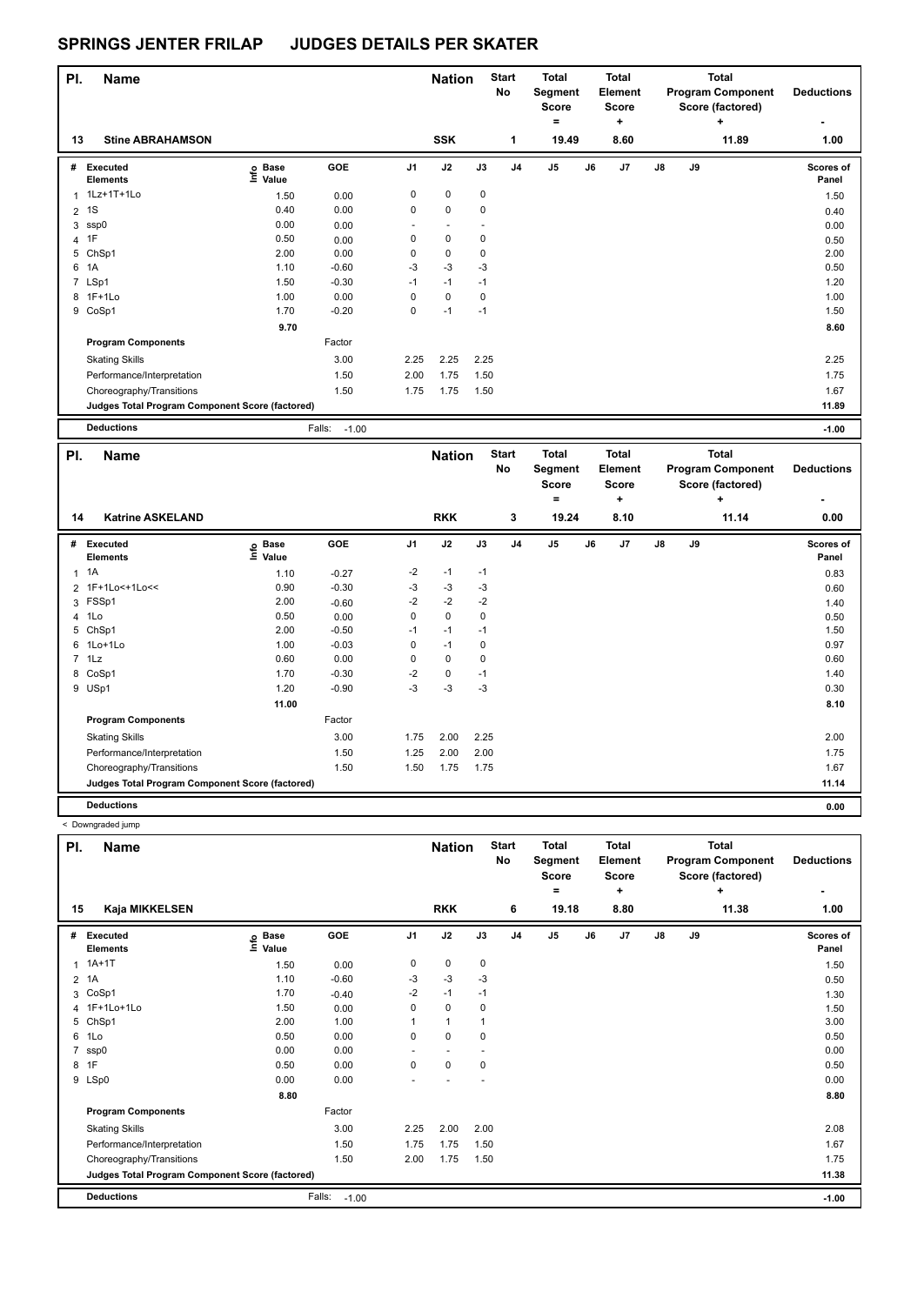| PI.          | <b>Name</b>                                     |                   |                   |                | <b>Nation</b> |              | <b>Start</b><br>No | <b>Total</b><br>Segment<br><b>Score</b> |    | <b>Total</b><br>Element<br><b>Score</b> |    |    | <b>Total</b><br><b>Program Component</b><br>Score (factored) | <b>Deductions</b>  |
|--------------|-------------------------------------------------|-------------------|-------------------|----------------|---------------|--------------|--------------------|-----------------------------------------|----|-----------------------------------------|----|----|--------------------------------------------------------------|--------------------|
| 16           | Zara Rebecka SANDLIE                            |                   |                   |                | <b>SIL</b>    |              | 10                 | ٠<br>19.11                              |    | ٠<br>9.97                               |    |    | ٠<br>11.14                                                   | ۰<br>2.00          |
| #            | Executed<br><b>Elements</b>                     | e Base<br>E Value | GOE               | J <sub>1</sub> | J2            | J3           | J <sub>4</sub>     | J <sub>5</sub>                          | J6 | J <sub>7</sub>                          | J8 | J9 |                                                              | Scores of<br>Panel |
| $\mathbf{1}$ | CSp1                                            | 1.40              | 0.17              | 0              | 0             | $\mathbf{1}$ |                    |                                         |    |                                         |    |    |                                                              | 1.57               |
|              | 2 1A+1T<<+1Lo                                   | 1.60              | $-0.40$           | $-2$           | $-2$          | $-2$         |                    |                                         |    |                                         |    |    |                                                              | 1.20               |
|              | 3 CoSp1                                         | 1.70              | $-0.30$           | $-1$           | $-1$          | $-1$         |                    |                                         |    |                                         |    |    |                                                              | 1.40               |
|              | 4 ChSp1                                         | 2.00              | $-0.50$           | 0              | $-1$          | $-2$         |                    |                                         |    |                                         |    |    |                                                              | 1.50               |
|              | 5 2S                                            | 1.40              | $-0.60$           | -3             | $-3$          | -3           |                    |                                         |    |                                         |    |    |                                                              | 0.80               |
|              | 6 1F                                            | 0.50              | 0.00              | 0              | 0             | 0            |                    |                                         |    |                                         |    |    |                                                              | 0.50               |
|              | 7 LSp1                                          | 1.50              | $-0.40$           | $-1$           | $-1$          | $-2$         |                    |                                         |    |                                         |    |    |                                                              | 1.10               |
|              | 8 1A                                            | 1.10              | 0.00              | 0              | $\mathbf 0$   | 0            |                    |                                         |    |                                         |    |    |                                                              | 1.10               |
|              | 9 2S                                            | 1.40              | $-0.60$           | $-3$           | $-3$          | $-3$         |                    |                                         |    |                                         |    |    |                                                              | 0.80               |
|              |                                                 | 12.60             |                   |                |               |              |                    |                                         |    |                                         |    |    |                                                              | 9.97               |
|              | <b>Program Components</b>                       |                   | Factor            |                |               |              |                    |                                         |    |                                         |    |    |                                                              |                    |
|              | <b>Skating Skills</b>                           |                   | 3.00              | 2.00           | 2.00          | 1.75         |                    |                                         |    |                                         |    |    |                                                              | 1.92               |
|              | Performance/Interpretation                      |                   | 1.50              | 1.75           | 1.75          | 1.75         |                    |                                         |    |                                         |    |    |                                                              | 1.75               |
|              | Choreography/Transitions                        |                   | 1.50              | 1.75           | 2.00          | 1.75         |                    |                                         |    |                                         |    |    |                                                              | 1.83               |
|              | Judges Total Program Component Score (factored) |                   |                   |                |               |              |                    |                                         |    |                                         |    |    |                                                              | 11.14              |
|              | <b>Deductions</b>                               |                   | Falls:<br>$-2.00$ |                |               |              |                    |                                         |    |                                         |    |    |                                                              | $-2.00$            |

< Downgraded jump

|     | - Downgraded Jump                               |                   |            |                |                          |      |                    |                                         |    |                                         |               |    |                                                              |                    |
|-----|-------------------------------------------------|-------------------|------------|----------------|--------------------------|------|--------------------|-----------------------------------------|----|-----------------------------------------|---------------|----|--------------------------------------------------------------|--------------------|
| PI. | <b>Name</b>                                     |                   |            |                | <b>Nation</b>            |      | <b>Start</b><br>No | <b>Total</b><br>Segment<br><b>Score</b> |    | <b>Total</b><br>Element<br><b>Score</b> |               |    | <b>Total</b><br><b>Program Component</b><br>Score (factored) | <b>Deductions</b>  |
|     |                                                 |                   |            |                |                          |      |                    | ۰                                       |    | ٠                                       |               |    | ÷                                                            |                    |
| 17  | <b>Helle UNDRUM</b>                             |                   |            |                | <b>TT</b>                |      | 16                 | 17.51                                   |    | 6.87                                    |               |    | 10.64                                                        | 0.00               |
| #   | Executed<br><b>Elements</b>                     | e Base<br>E Value | <b>GOE</b> | J <sub>1</sub> | J2                       | J3   | J <sub>4</sub>     | J <sub>5</sub>                          | J6 | J7                                      | $\mathsf{J}8$ | J9 |                                                              | Scores of<br>Panel |
| 1   | 1Lo                                             | 0.50              | 0.07       | 1              | 0                        | 0    |                    |                                         |    |                                         |               |    |                                                              | 0.57               |
|     | 2 1Lz+1Lo+1T                                    | 1.50              | 0.00       | 0              | $\pmb{0}$                | 0    |                    |                                         |    |                                         |               |    |                                                              | 1.50               |
|     | 3A                                              | 0.00              | 0.00       | ٠              |                          |      |                    |                                         |    |                                         |               |    |                                                              | 0.00               |
|     | 4 SSp2                                          | 1.60              | 0.33       | 0              | $\mathbf{1}$             |      |                    |                                         |    |                                         |               |    |                                                              | 1.93               |
|     | 5 1F                                            | 0.50              | 0.07       |                | $\mathbf 0$              | 0    |                    |                                         |    |                                         |               |    |                                                              | 0.57               |
|     | 6 LSp1                                          | 1.50              | $-0.20$    | 0              | $-1$                     | $-1$ |                    |                                         |    |                                         |               |    |                                                              | 1.30               |
| 7   | ChSp0                                           | 0.00              | 0.00       | ٠              | $\overline{\phantom{a}}$ |      |                    |                                         |    |                                         |               |    |                                                              | 0.00               |
|     | 8 1F+1Lo                                        | 1.00              | 0.00       | 0              | $\pmb{0}$                | 0    |                    |                                         |    |                                         |               |    |                                                              | 1.00               |
|     | 9 cosp0                                         | 0.00              | 0.00       |                |                          |      |                    |                                         |    |                                         |               |    |                                                              | 0.00               |
|     |                                                 | 6.60              |            |                |                          |      |                    |                                         |    |                                         |               |    |                                                              | 6.87               |
|     | <b>Program Components</b>                       |                   | Factor     |                |                          |      |                    |                                         |    |                                         |               |    |                                                              |                    |
|     | <b>Skating Skills</b>                           |                   | 3.00       | 1.75           | 1.75                     | 1.75 |                    |                                         |    |                                         |               |    |                                                              | 1.75               |
|     | Performance/Interpretation                      |                   | 1.50       | 2.00           | 1.75                     | 2.00 |                    |                                         |    |                                         |               |    |                                                              | 1.92               |
|     | Choreography/Transitions                        |                   | 1.50       | 1.75           | 1.50                     | 1.75 |                    |                                         |    |                                         |               |    |                                                              | 1.67               |
|     | Judges Total Program Component Score (factored) |                   |            |                |                          |      |                    |                                         |    |                                         |               |    |                                                              | 10.64              |
|     | <b>Deductions</b>                               |                   |            |                |                          |      |                    |                                         |    |                                         |               |    |                                                              | 0.00               |

| PI. | <b>Name</b>                                     |                            |                   |                          | <b>Nation</b>            |           | <b>Start</b><br><b>No</b> | <b>Total</b><br>Segment<br>Score<br>$=$ | <b>Total</b><br>Element<br><b>Score</b><br>٠ |               |    | <b>Total</b><br><b>Program Component</b><br>Score (factored)<br>٠ | <b>Deductions</b><br>٠    |
|-----|-------------------------------------------------|----------------------------|-------------------|--------------------------|--------------------------|-----------|---------------------------|-----------------------------------------|----------------------------------------------|---------------|----|-------------------------------------------------------------------|---------------------------|
| 18  | <b>Malin R. HEGGELUND</b>                       |                            |                   |                          | <b>SIL</b>               |           | 15                        | 15.51                                   | 7.50                                         |               |    | 10.01                                                             | 2.00                      |
| #   | Executed<br><b>Elements</b>                     | e Base<br>E Value<br>Value | GOE               | J <sub>1</sub>           | J2                       | J3        | J <sub>4</sub>            | J5                                      | J7<br>J6                                     | $\mathsf{J}8$ | J9 |                                                                   | <b>Scores of</b><br>Panel |
| 1   | SSp1                                            | 1.30                       | $-0.10$           | 0                        | $-1$                     | $\pmb{0}$ |                           |                                         |                                              |               |    |                                                                   | 1.20                      |
|     | 2 1A+1Lo+1T                                     | 2.00                       | $-0.13$           | $-1$                     | 0                        | $-1$      |                           |                                         |                                              |               |    |                                                                   | 1.87                      |
| 3   | ChSp0                                           | 0.00                       | 0.00              | $\overline{\phantom{a}}$ | $\overline{\phantom{a}}$ |           |                           |                                         |                                              |               |    |                                                                   | 0.00                      |
| 4   | $2S+1T$                                         | 1.80                       | $-0.27$           | $-2$                     | $-1$                     | $-1$      |                           |                                         |                                              |               |    |                                                                   | 1.53                      |
|     | 5 LSp0                                          | 0.00                       | 0.00              |                          | $\overline{\phantom{a}}$ |           |                           |                                         |                                              |               |    |                                                                   | 0.00                      |
| 6   | 2S                                              | 1.40                       | $-0.60$           | $-3$                     | $-3$                     | $-3$      |                           |                                         |                                              |               |    |                                                                   | 0.80                      |
|     | 7 1A                                            | 1.10                       | $-0.20$           | $-1$                     | $-1$                     | $-1$      |                           |                                         |                                              |               |    |                                                                   | 0.90                      |
| 8   | 2T<<                                            | 0.40                       | $-0.30$           | $-3$                     | $-3$                     | $-3$      |                           |                                         |                                              |               |    |                                                                   | 0.10                      |
| 9   | CoSp1                                           | 1.70                       | $-0.60$           | $-2$                     | $-1$                     | $-3$      |                           |                                         |                                              |               |    |                                                                   | 1.10                      |
|     |                                                 | 9.70                       |                   |                          |                          |           |                           |                                         |                                              |               |    |                                                                   | 7.50                      |
|     | <b>Program Components</b>                       |                            | Factor            |                          |                          |           |                           |                                         |                                              |               |    |                                                                   |                           |
|     | <b>Skating Skills</b>                           |                            | 3.00              | 2.00                     | 1.75                     | 1.50      |                           |                                         |                                              |               |    |                                                                   | 1.75                      |
|     | Performance/Interpretation                      |                            | 1.50              | 1.75                     | 1.50                     | 1.25      |                           |                                         |                                              |               |    |                                                                   | 1.50                      |
|     | Choreography/Transitions                        |                            | 1.50              | 2.00                     | 1.50                     | 1.50      |                           |                                         |                                              |               |    |                                                                   | 1.67                      |
|     | Judges Total Program Component Score (factored) |                            |                   |                          |                          |           |                           |                                         |                                              |               |    |                                                                   | 10.01                     |
|     | <b>Deductions</b>                               |                            | Falls:<br>$-2.00$ |                          |                          |           |                           |                                         |                                              |               |    |                                                                   | $-2.00$                   |

< Downgraded jump